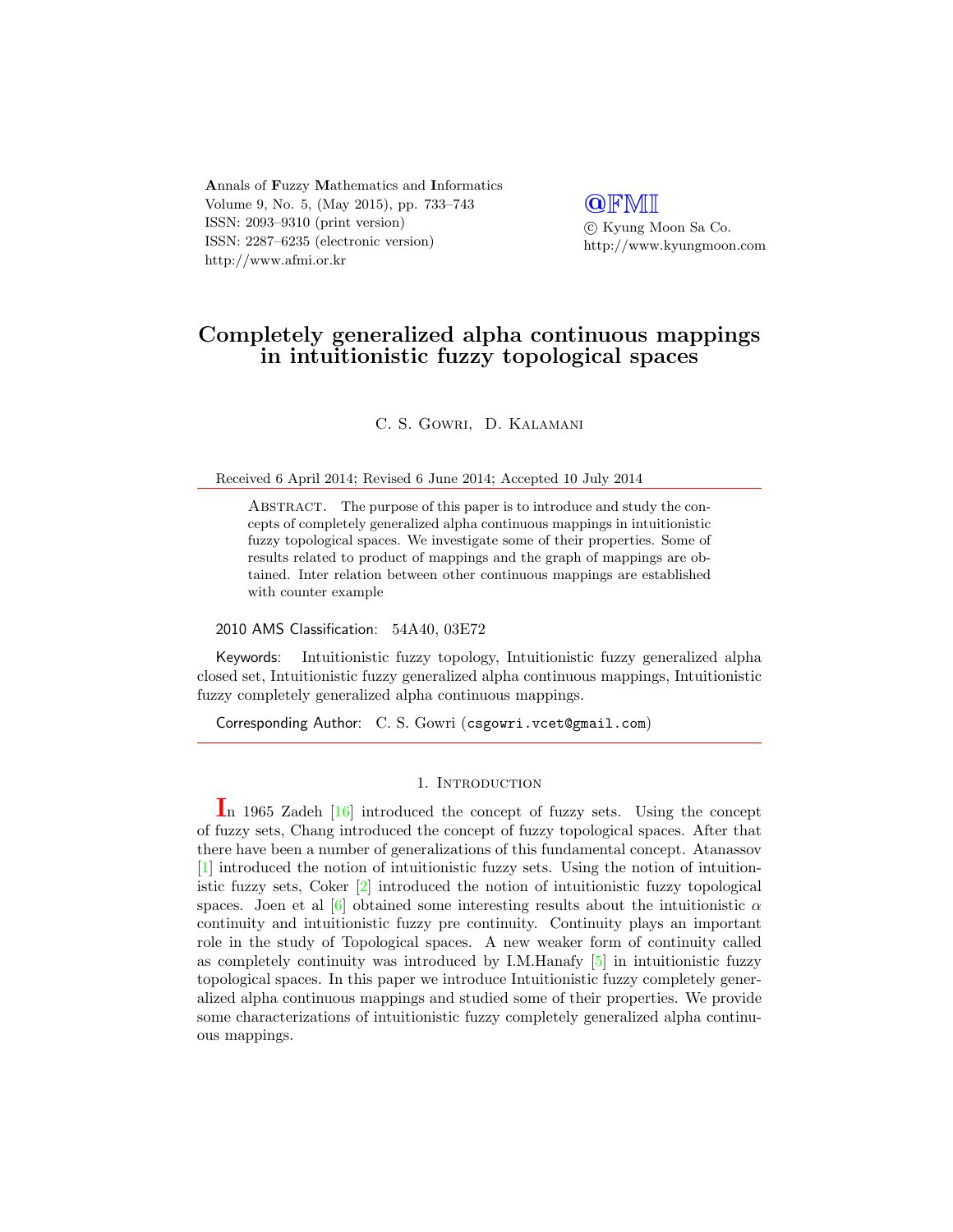### 2. Preliminaries

**Definition 2.1** ([\[1](#page-9-0)]). Let X be a non empty fixed set. An intuitionistic fuzzy set (IFS in short) A in X is an object having the form  $A = \{\langle x, \mu_A(x), \gamma_A(x) \rangle | x \in X\}$ where the functions  $\mu_A(x) : X \to [0,1]$  and  $\gamma_A(x) : X \to [0,1]$  denote the degree of membership (namely  $\mu_A(x)$ ) and the degree of non-membership (namely  $\gamma_A(x)$ ) of each element  $x \in X$  to the set A, respectively, and  $0 \leq \mu_A(x) + \gamma_A(x) \leq 1$  for each *x ∈ X*.

Denote by  $IFS(X)$ , the set of all intuitionistic fuzzy sets in X.

**Definition 2.2** ([\[1](#page-9-0)]). Let A and B be IFSs of the form  $A = \{(x, \mu_A(x), \gamma_A(x)) | x \in$  $X$ <sup>*}*</sup> and  $B = \{\langle x, \mu_B(x), \gamma_B(x)\rangle | x \in X\}$  Then

- (a)  $A \subseteq B$  if and only if  $\mu_A(x) \leq \mu_B(x)$  and  $\gamma_A(x) \geq \gamma_B(x)$  for all  $x \in X$ .
- (b)  $A = B$  if and only if  $A \subseteq B$  and  $B \subseteq A$ .
- $\{(c) \ A^c = \{\langle x, \gamma_A(x), \mu_A(x)\rangle | x \in X\}$
- $(A)$   $A \cap B = \{ \langle x, \mu_A(x) \land \mu_B(x), \gamma_A(x) \lor \gamma_B(x) \rangle | x \in X \}$
- $\mu(B)$   $A \cup B = \{ \langle x, \mu_A(x) \vee \mu_B(x), \gamma_A(x) \wedge \gamma_B(x) \rangle | x \in X \}.$

For the sake of simplicity, we shall use the notation  $A = \langle x, \mu_A, \gamma_A \rangle$  instead of  $A = \{\langle x, \mu_A(x), \gamma_A(x)\rangle | x \in X\}$ 

**Definition 2.3** ([\[2](#page-9-1)]). An intuitionistic fuzzy topology (IFT in short) on X is a family *τ* of IFSs in X satisfying the following axioms.

- (i) 0*∼,* 1*<sup>∼</sup> ∈ τ* .
- (ii)  $G_1 \cap G_2 \in \tau$ , for any  $G_1, G_2 \in \tau$ .
- $(iii) \cup G_i \in \tau$  for any family  $\{G_i | i \in J\} \subseteq \tau$ .

In this case the pair  $(X, \tau)$  is called an intuitionistic fuzzy topological space (IFTS in short) and any IFS in  $\tau$  is known as an intuitionistic fuzzy open set (IFOS in short) in X. The complement  $A^c$  of an IFOS A in an IFTS  $(X, \tau)$  is called an intuitionistic fuzzy closed set (IFCS in short) in X.

**Definition 2.4** ([[1\]](#page-9-0)). Let  $(X, \tau)$  be an IFTS and  $A = \langle x, \mu_A, \gamma_A \rangle$  be an IFS in X. Then the intuitionistic fuzzy interior and an intuitionistic fuzzy closure are defined by

(i)  $int(A) = \bigcup \{G | G$  is an IFOS in X and  $G \subseteq A\}$ ,

(ii)  $cl(A) = \bigcap \{K | K \text{ is an IFCS in X and } A \subseteq K\}.$ 

Note that for any IFS A in  $(X, \tau)$ , we have  $cl(A^c) = (int(A))^c$  and  $int(A^c) =$  $(cl(A))$ <sup>c</sup>.

**Definition 2.5** ([\[7](#page-9-4)]). An IFS  $A = \langle x, \mu_A, \gamma_A \rangle$  in an IFTS  $(X, \tau)$  is said to be an

- (i) intuitionistic fuzzy semi closed set (IFSCS in short) if  $int(cl(A)) \subseteq A$ ,
- (ii) intuitionistic fuzzy pre closed set (IFPCS in short) if  $cl(int(A)) \subseteq A$ ,
- (iii) intuitionistic fuzzy ?-closed set (*IF*  $\alpha CS$  in short) if  $cl(int(cl(A)) \subseteq A$ ,
- (iv) intuitionistic fuzzy regular closed set (IFRCS in short) if  $A = cl(int(A))$ .

The family of all IFCS (respectively IFSCS,  $IF \alpha CS$ , IFRCS) of an IFTS  $(X, \tau)$  is denoted by  $\text{IFC}(X)$  (respectively  $\text{IFSC}(X)$ ,  $\text{IFAC}(X)$ ,  $\text{IFRC}(X)$ ).

**Definition 2.6** ([\[7](#page-9-4)]). An IFS  $A = \langle x, \mu_A, \gamma_A \rangle$  in an IFTS  $(X, \tau)$  is said to be an

(i) intuitionistic fuzzy semi open set (IFSOS in short) if  $A \subseteq cl(int(A)),$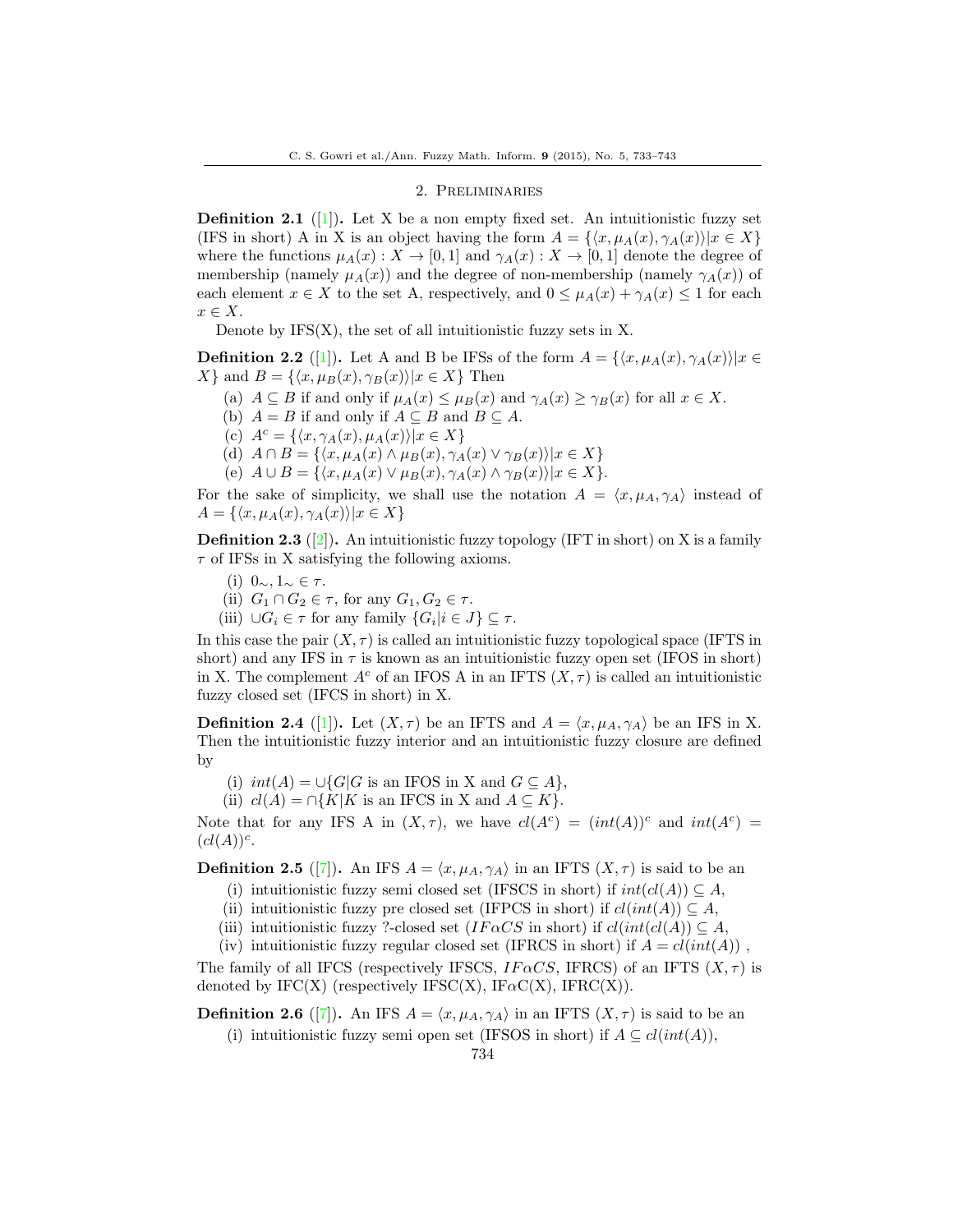- (ii) intuitionistic fuzzy pre open set (IFPOS in short) if  $A \subseteq int(cl(A))$ ,
- (iii) intuitionistic fuzzy  $\alpha$ -open set (IF $\alpha$ OS in short) if  $A \subseteq int(cl(int(A)))$ ,
- (iv) intuitionistic fuzzy regular open set (IFROS in short) if  $A = int(cl(A)),$

The family of all IFOS (respectively IFSOS, IF $\alpha$ OS, IFROS) of an IFTS  $(X, \tau)$  is denoted by  $\text{IFO}(X)$  (respectively IFSO(X),  $\text{IFaO}(X)$ ,  $\text{IFRO}(X)$ ).

**Definition 2.[7](#page-9-4)** ([7]). Let an IFS A of an IFTS. Then  $\alpha intA$ ) =  $\cup$ {*K*|*K* is an IF $\alpha$ OS in X and  $K \subseteq A$ .

 $\alpha c l(A) = \bigcap \{ K | K$  is an IF $\alpha$ CS in X and  $A \subseteq K \}$ .

Note that for any IFS A in $(X, \tau)$ , we have  $\alpha cl(A^c) = (\alpha int(A))^c$  and  $\alpha int(A^c) =$  $(\alpha cl(A))^c$ .

**Definition 2.8.** An IFS A of an IFTS  $(X, \tau)$  is an

- (i) intuitionistic fuzzy generalized closed set (IFGCS in short) if  $cl(A) \subseteq U$ whenever  $A \subseteq U$  and U is an IFOS in X.[\[15](#page-10-1)]
- (ii) intuitionistic fuzzy regular generalized closed set (IFRGCS in short) if  $cl(A) \subseteq$ *U* whenever  $A \subseteq U$  and *U* is an IFROS in X.[[14\]](#page-9-5)
- (iii) intuitionistic fuzzy semi generalized closed set (IFSGCS in short) if  $\mathit{scl}(A) \subseteq$ *U* whenever  $A \subseteq U$  and U is an IFSOS in X.[\[11](#page-9-6)]
- (iv) intuitionistic fuzzy generalized semi closed set (IFGSCS in short) if  $\mathfrak{sol}(A) \subseteq$ *U* whenever  $A \subseteq U$  and *U* is an IFOS in X.[\[10](#page-9-7)]
- (v) intuitionistic fuzzy  $\alpha$  generalized closed set (IF $\alpha$ GCS in short) if  $\alpha cl(A) \subseteq U$ whenever  $A \subseteq U$  and U is an IFOS in X.
- (vi) intuitionistic fuzzy generalized pre closed set (IFGPCS in short) if  $pcl(A) \subseteq$ *U* whenever  $A \subseteq U$  and U is an IFOS in X.[\[8](#page-9-8)]

**Definition 2.9** ([\[7](#page-9-4)]). An IFS A of an IFTS  $(X, \tau)$  is said to be an intuitionistic fuzzy generalized  $\alpha$  closed set (IFG $\alpha$ CS in short) if  $\alpha cl(A) \subseteq U$  whenever  $A \subseteq U$ and U is an IF*α*OS in X.

**Example 2.10** ([[7\]](#page-9-4)). Let  $X = \{a, b\}$  and let  $\tau = \{0, c, G, 1, c\}$  is an IFT on X, where  $G = \langle x, (0.2, 0.3), (0.8, 0.7) \rangle$ . Here the only  $\alpha$  open sets are  $0_{\sim}, 1_{\sim}$  and G. Then the IFS  $A = \langle x, (0.6, 0.7), (0.4, 0.3) \rangle$  is an IFG $\alpha$ CS in  $(X, \tau)$ .

**Result 2.11** ([\[7](#page-9-4)])**.** Every IFCS,IFGCS,IFRCS, IF*α*CS is an IFG*α*CS but the converses are not true in general.

**Definition 2.12** ([\[7](#page-9-4)]). An IFS A of an IFTS  $(X, \tau)$  is said to be an intuitionistic fuzzy generalized  $\alpha$  open set (IFG $\alpha$ OS in short) if the complement  $A^c$  is an IFG $\alpha$ CS in X.

**Definition 2.13** ([\[7](#page-9-4)]). Let an IFS A of an IFTS  $(X, \tau)$ . Then  $gain(A) = \bigcup \{K | K\}$ is an IFG $\alpha$ OS in X and  $K \subseteq A$ *}.* 

 $q\alpha c l(A) = \bigcap \{K | K \text{ is an IFG}\alpha C \text{S in X and } A \subseteq K\}.$ 

**Definition 2.14.** Let f be a mapping from an IFTS  $(X, \tau)$  into an IFTS  $(Y, \sigma)$ . Then *f* is said to be an:

(a) intuitionistic fuzzy continuous(IF continuous in short) if  $f^{-1}(B) \in IFO(X)$ for every  $B \in \sigma$ .[[4\]](#page-9-9)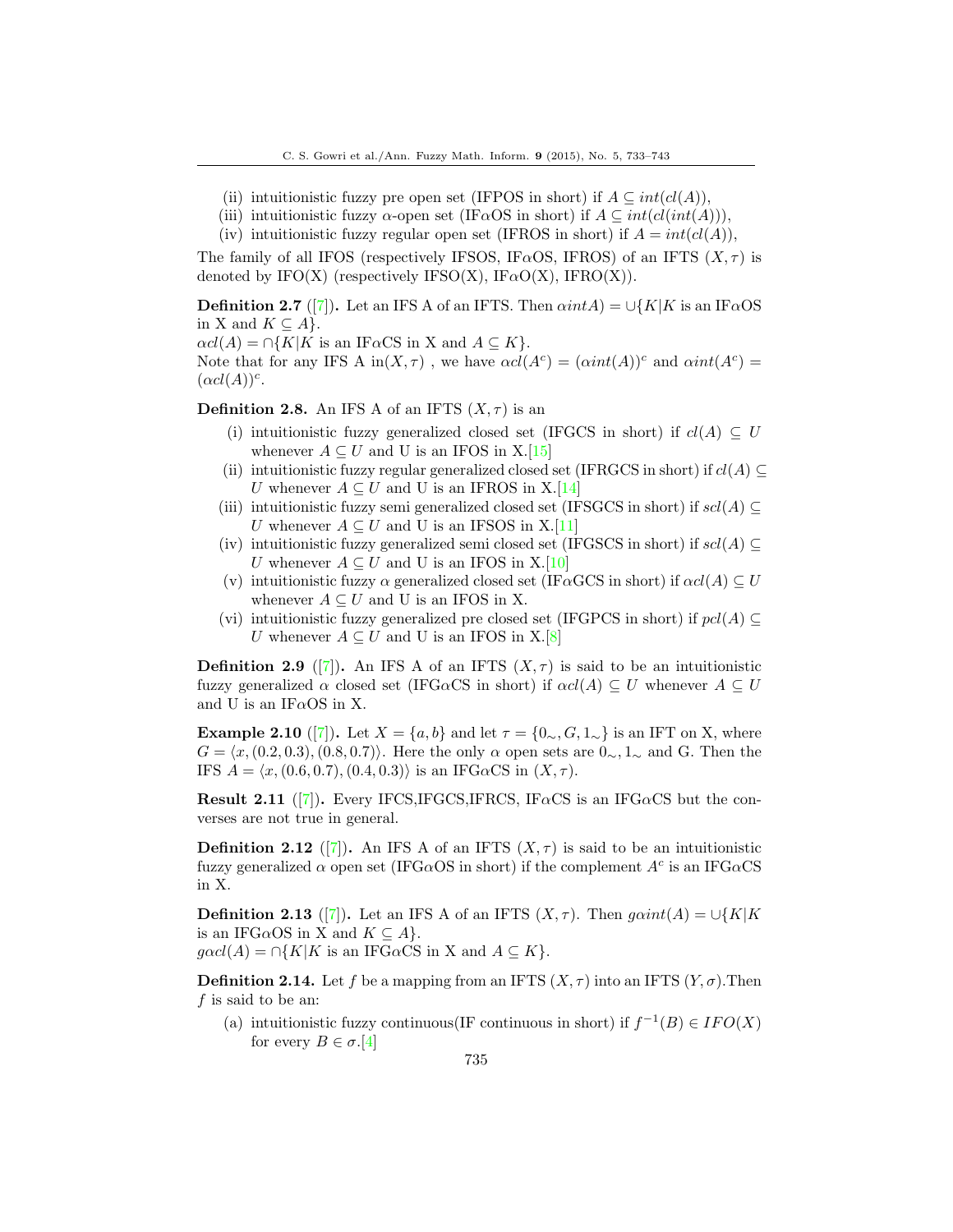- (b) intuitionistic fuzzy  $\alpha$  continuous (IF $\alpha$  continuous in short) if  $f^{-1}(B) \in$ *IF* $\alpha$ *O*(*X*) for every *B*  $\in \sigma$ .[\[6](#page-9-2)]
- (c) intuitionistic fuzzy generalized continuous (IFG continuous in short) if  $f^{-1}(B)$  $∈$  *IFGO*(*X*) for every *B*  $∈$  *σ*.[[13\]](#page-9-10)
- (d) intuitionistic fuzzy semi generalized continuous (IFSG continuous in short) if  $f^{-1}(B) ∈ IFSGO(X)$  for every  $B ∈ σ$ . [\[12](#page-9-11)]
- (e) intuitionistic fuzzy generalized semi continuous (IFGS continuous in short) if  $f^{-1}(B) ∈ IFGSO(X)$  for every  $B ∈ σ$ . [\[10](#page-9-7)]
- (f) intuitionistic fuzzy generalized  $\alpha$  continuous (IFG $\alpha$  continuous in short) if  $f^{-1}(B) \in IFG\alpha O(X)$  for every  $B \in \sigma$ . [[3\]](#page-9-12) (g) intuitionistic fuzzy  $\alpha$  generalized continuous (IF $\alpha$ G continuous in short) if  $f^{-1}(B) \in \text{IF}\alpha$  *GO*(*X*) for every  $B \in \sigma$ .[\[9](#page-9-13)]

**Definition 2.15** ([\[5](#page-9-3)]). Let *f* be a mapping from an IFTS  $(X, \tau)$  into an IFTS  $(Y, \sigma)$ . Then *f* is said to be an Intuitionistic fuzzy completely continuous if  $f^{-1}(B) \in$ *IFRO*(*X*) for every  $B \in \sigma$ .

**Definition 2.16** ([[5\]](#page-9-3)). Let X,Y be nonempty sets and  $A = \{(x, \mu_A(x), \gamma_A(x))\}$ ,  $B = \{\langle x, \mu_B(x), \gamma_B(x) \rangle\}$  be IFSs of X and Y respectively. Then  $A \times B$  is an IFS of  $X \times Y$  defined by

 $(A \times B)(x, y) = \{(A \times B)(x, y) = \{ \langle (x, y), min(\mu_A(x), \mu_B(y)), max(\gamma_A(x), \gamma_B(y) \} \rangle\}.$ 

**Definition 2.17** ([\[5](#page-9-3)]). Let  $f_1: X_1 \to Y_1$  and  $f_2: X_2 \to Y_2$ . The product  $f_1 \times f_2$ :  $X_1 \times X_2 \to Y_1 \times Y_2$  is defined by  $(f_1 \times f_2)(x_1, x_2) = (f_1(x_1), f_2(x_2), \forall (x_1, x_2) \in$  $X_1 \times X_2$ .

**Definition 2.18** ([[5\]](#page-9-3)). Let  $f : X \to Y$  be a function. The graph  $g : X \to X \times Y$  of f is defined by  $g(x) = (x, f(x))$ , $\forall x \in X$ .

**Result 2.19** ([[13\]](#page-9-10)). Every IF continuous mapping is an IFG continuous mapping.

**Definition 2.20** ([[12](#page-9-11)]). Let X be a non empty set and  $c \in X$  a fixed element in X. If  $\alpha \in (0,1]$  and  $\beta \in [0,1)$  are two real numbers such that  $\alpha + \beta \leq 1$  then  $c(\alpha, \beta) = \langle x, c_{\alpha}, c_{1-\beta} \rangle$  is called an intuitionistic fuzzy point in X, where  $\alpha$  denotes the degree of membership of  $c(\alpha, \beta)$  and  $\beta$  denotes the degree of non membership of  $c(\alpha, \beta)$ .

**Definition 2.21** ([\[12](#page-9-11)]). Two IFSs A and B in X are said to be q-coincident  $(A<sub>a</sub>B$ in short) if and only if there exists an element  $x \in X$  such that  $\mu_A(x) > \gamma_B(x)$  or  $\gamma_A(x) < \mu_B(x)$ .

**Definition 2.22** ([[3\]](#page-9-12)). An IFTS  $(X, \tau)$  is said to be an intuitionistic fuzzy  $\alpha_k T_{\frac{1}{2}}$ (IF  $\alpha_k T_{\frac{1}{2}}$ in short ) space if every IFG $\alpha$ CS in X is an IFCS in X.

**Definition 2.23** ([[3\]](#page-9-12)). An IFTS  $(X, \tau)$  is said to be an intuitionistic fuzzy  $\alpha_l T_{\frac{1}{2}}$  (IF  $α$ <sup>*l*</sup><sub> $\frac{1}{2}$ </sub> in short ) space if every IFG*α*CS in X is an IF*α*CS in X.

## 3. Intuitionistic fuzzy completely generalized alpha continuous mappings

In this section we introduce intuitionistic fuzzy completely generalized alpha continuous mappings and studied some of its properties.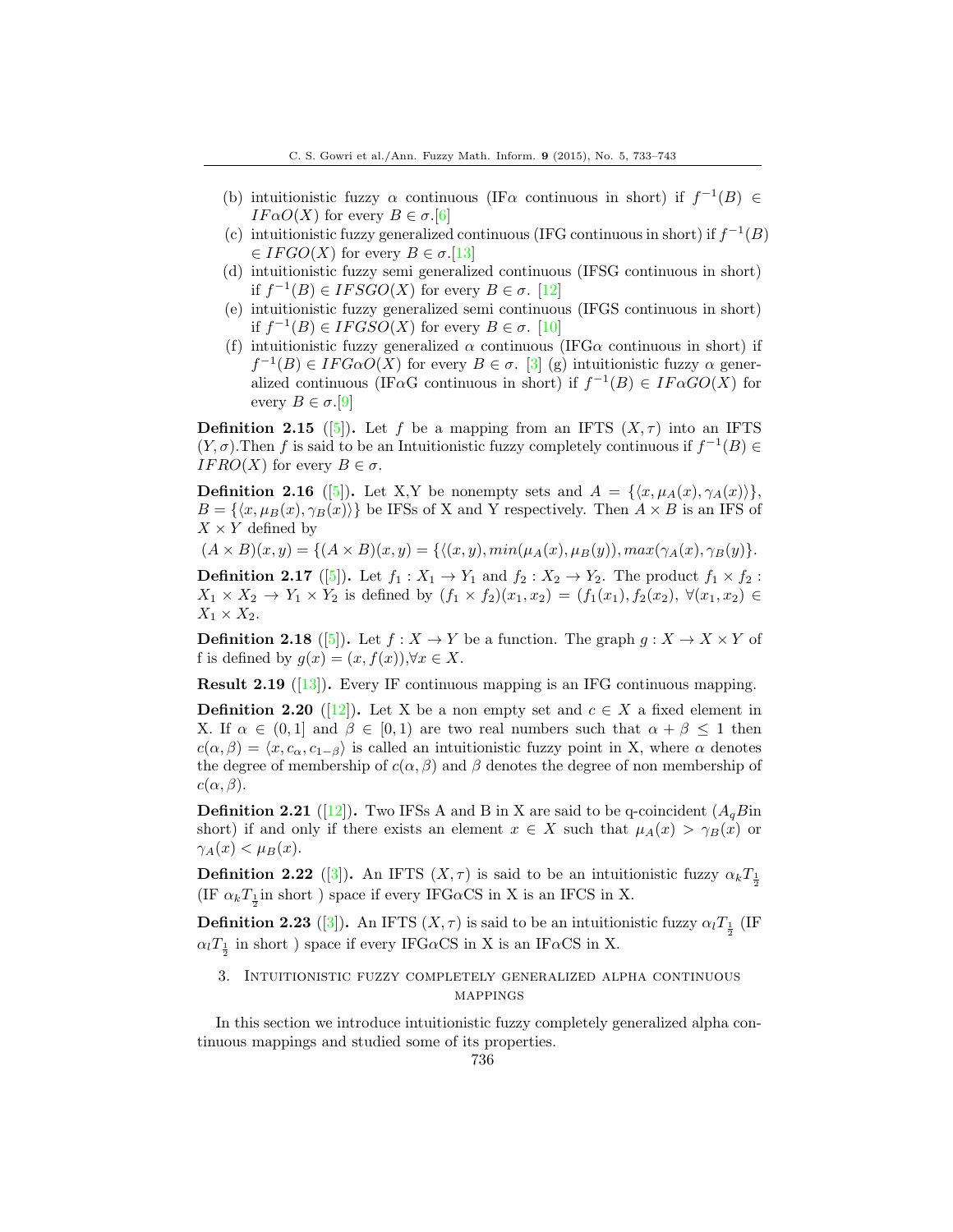**Definition 3.1.** A mapping  $f : (X, \tau) \to (Y, \sigma)$  is called an intuitionistic fuzzy completely generalized alpha continuous (IF completely G*α* continuous in short) if  $f^{-1}(B)$  is an IFRCS in  $(X, \tau)$  for every *IFGaCS* B of  $(Y, \sigma)$ .

**Theorem 3.2.** *Every IF completely Gα continuous mapping is an IFGα continuous mapping but not conversely.*

*Proof.* Let  $f: (X, \tau) \to (Y, \sigma)$  be an IF completely G $\alpha$  continuous mapping. Let B be an IFCS in Y. Since every IFCS is an IFG*α*CS, B is an IFG*α*CS in Y. Then  $f^{-1}(B)$  is an IFRCS in X. Since every IFRCS is an IFG $\alpha$ CS,  $f^{-1}(B)$  is an IFG $\alpha$ CS in X. Hence *f* is an IFG $\alpha$  continuous mapping.  $\Box$ 

**Example 3.3.** Let us consider  $X = \{a, b\}$ ,  $Y = \{u, v\}$ ,  $G_1 = \langle x, (0.2, 0.3), (0.7, 0.6) \rangle$ , and  $G_2 = \langle y, (0.4, 0.4), (0.5, 0.6) \rangle$ . Then  $\tau = \{0, G_1, 1, \ldots\}$  and  $\sigma = \{0, G_2, 1, \ldots\}$ are IFTS on X and Y respectively. Define a mapping  $f : (X, \tau) \to (Y, \sigma)$  by  $f(a) = u, f(b) = v$ . Then *f* is an IFG $\alpha$  continuous mapping but not IF completely  $G\alpha$  continuous mapping. Here  $G_2$  is an IFG $\alpha$ CS in Y but not IFRCS in X since  $cl(int(f^{-1}(G_2^c))) = G_1^c \neq f^{-1}(G_2^c)$ 

**Theorem 3.4.** *Every IF completely Gα continuous mapping is an IF continuous mapping but not conversely.*

*Proof.* Let  $f: (X, \tau) \to (Y, \sigma)$  be an IF completely G $\alpha$  continuous mapping. Let B be an IFCS in Y. Since every IFCS is an IFG*α*CS, B is an IFG*α*CS in Y. Then  $f^{-1}(B)$  is an IFRCS in X. Since every IFRCS is an IFCS,  $f^{-1}(B)$  is an IFCS in X. Hence is an IF continuous mapping.  $\Box$ 

**Example 3.5.** Let us consider  $X = \{a, b\}$ ,  $Y = \{u, v\}$ ,  $G_1 = \langle x, (0.2, 0.2), (0.3, 0.7) \rangle$ , and  $G_2 = \langle x, (0.5, 0.4), (0.4, 0.6) \rangle$  and  $G_3 = \langle y, (0.5, 0.4), (0.4, 0.6) \rangle$ . Then  $\tau =$ *{*0∠*, G*<sub>1</sub>*, G*<sub>2</sub>*,* 1∠*}* and  $\sigma = \{0, 0, G_3, 1, 0\}$  are IFTS on X and Y respectively. Define a mapping  $f : (X, \tau) \to (Y, \sigma)$  by  $f(a) = u, f(b) = v$ . Then *f* is an IF continuous mapping but not IF completely  $G\alpha$  continuous mapping. Here  $G_3$  is an IFG $\alpha$ CS in Y but not an IFRCS in X since  $cl(int(f^{-1}(G_3^c))) = G_1^c \neq f^{-1}(G_3^c)$ .

**Theorem 3.6.** *Every IF completely Gα continuous mapping is an IF α continuous mapping but not conversely.*

*Proof.* Let  $f : (X, \tau) \to (Y, \sigma)$  be an IF completely  $G\alpha$  continuous mapping. Let B be an IFCS in Y. Since every IFCS is an IFG*α*CS, B is an IFG*α*CS in Y. Then  $f^{-1}(B)$  is an IFRCS in X. Since every IFRCS is an IF*α*CS,  $f^{-1}(B)$  is an IF*α*CS in X. Hence *f* is an IF $\alpha$  continuous mapping.  $\Box$ 

**Example 3.7.** Let us consider  $X = \{a, b\}$ ,  $Y = \{u, v\}$ ,  $G_1 = \langle x, (0.2, 0.4), (0.8, 0.6) \rangle$ , and  $G_2 = \langle y, (0.2, 0.4), (0.8, 0.6) \rangle$ . Then  $\tau = \{0, G_1, 1, \ldots\}$  and  $\sigma = \{0, G_2, 1, \ldots\}$ are IFTS on X and Y respectively. Define a mapping  $f : (X, \tau) \to (Y, \sigma)$  by  $f(a) = u, f(b) = v$ . Then *f* is an IF  $\alpha$  continuous mapping but not IF completely  $G\alpha$  continuous mapping. Since  $A = \langle y, (0.1, 0.2), (0.9, 0.8) \rangle$  is an IFG $\alpha$ CS in Y but not IFRCS in X,  $cl(int(f^{-1}(A^c))) = G_1^c = \neq A^c$ .

**Theorem 3.8.** *Every IF completely Gα continuous mapping is an IFαG continuous mapping but not conversely.*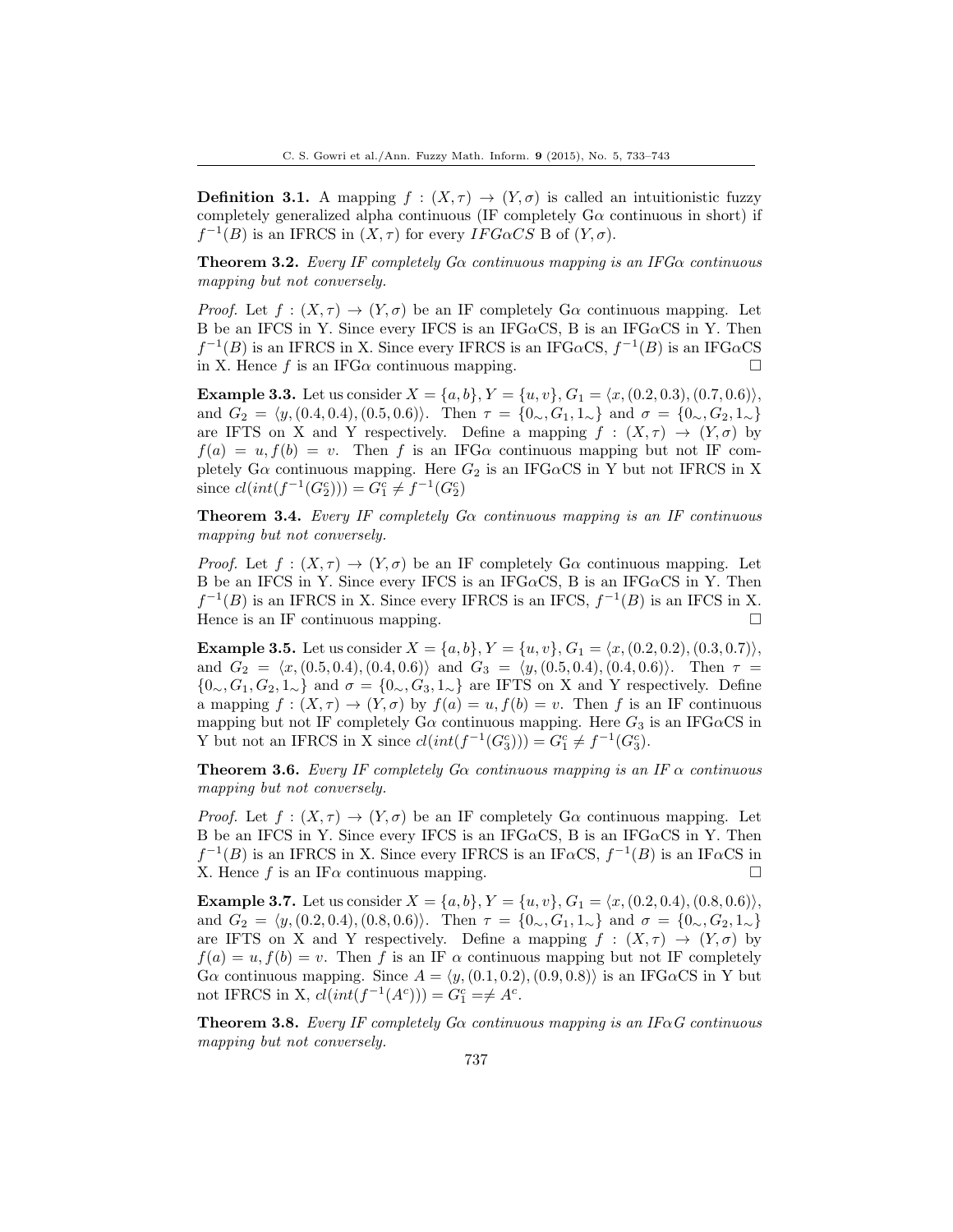*Proof.* Let  $f: (X, \tau) \to (Y, \sigma)$  be an IF completely G $\alpha$  continuous mapping. Let B be an IFCS in Y. Since every IFCS is an IFG*α*CS, B is an IFG*α*CS in Y. Then  $f^{-1}(B)$  is an IFRCS in X. Since every IFRCS is an IF*α*GCS,  $f^{-1}(B)$  is an IF*α*GCS in X. Hence *f* is an IF $\alpha$ G continuous mapping. □

**Example 3.9.** Let us consider  $X = \{a, b\}$ ,  $Y = \{u, v\}$ ,  $G_1 = \langle x, (0.8, 0.8), (0.2, 0.1) \rangle$ , and  $G_2 = \langle y, (0.1, 0.3), (0.9, 0.7) \rangle$ . Then  $\tau = \{0, G_1, 1, \ldots\}$  and  $\sigma = \{0, G_2, 1, \ldots\}$ are IFTS on X and Y respectively. Define a mapping  $f : (X, \tau) \to (Y, \sigma)$  by  $f(a) = u, f(b) = v$ . Then *f* is an IF*α*G continuous mapping but not an IF completely  $G\alpha$  continuous mapping. Here  $G_2$  is an IFG $\alpha$ CS in Y but not IFRCS in X since  $cl(int(f^{-1}(G_2^c)) = 0 \neq f^{-1}(G_2^c)$ .

**Theorem 3.10.** *Every IF completely Gα continuous mapping is an IF generalized semi continuous but not conversely.*

*Proof.* Let  $f : (X, \tau) \to (Y, \sigma)$  be an IF completely  $G\alpha$  continuous mapping. Let B be an IFCS in Y. Since every IFCS is an IFG*α*CS, B is an IFG*α*CS in Y. Then  $f^{-1}(B)$  is an IFRCS in X. Since every IFRCS is an IFGSCS,  $f^{-1}(B)$  is an IFGSCS in X. Hence  $f$  is an IF generalized semi continuous mapping.  $\Box$ 

**Example 3.11.** Let us consider  $X = \{a, b\}$ ,  $Y = \{u, v\}$ ,  $G_1 = \langle x, (0.2, 0.2), (0.4, 0.5) \rangle$ , and  $G_2 = \langle y, (0,0.1), (0.9,0.8) \rangle$ . Then  $\tau = \{0, G_1, 1, \ldots\}$  and  $\sigma = \{0, G_2, 1, \ldots\}$ are IFTs on X and Y respectively. Define a mapping  $f : (X, \tau) \to (Y, \sigma)$  by  $f(a) = u, f(b) = v$ . Clearly *f* is an intuitionistic fuzzy generalized semi- continuous mapping, but not an intuitionistic fuzzy completely  $G\alpha$  continuous mapping. Here  $G_2^c$  is an IFG $\alpha$ CS in Y but not IFRCS in X since  $cl(int(f^{-1}(G_2^c)) = G_1^c \neq f^{-1}(G_2^c)$ .

**Theorem 3.12.** *Every IF completely Gα continuous mapping is an IF semi generalized continuous mapping but not conversely.*

*Proof.* Let  $f : (X, \tau) \to (Y, \sigma)$  be an IF completely  $G\alpha$  continuous mapping. Let B be an IFCS in Y. Since every IFCS is an IFG*α*CS, B is an IFG*α*CS in Y. Then  $f^{-1}(B)$  is an IFRCS in X. Since every IFRCS is an IFSGCS,  $f^{-1}(B)$  is an IFSGCS in X. Hence  $f$  is an IF semi generalized continuous mapping.  $\Box$ 

**Example 3.13.** Let us consider  $X = \{a, b\}$ ,  $Y = \{u, v\}$ ,  $G_1 = \langle x, (0.3, 0.3), (0.4, 0.4) \rangle$ , and  $G_2 = \langle y, (0.1, 0.1), (0.5, 0.6) \rangle$ . Then  $\tau = \{0, G_1, 1, \ldots\}$  and  $\sigma = \{0, G_2, 1, \ldots\}$  are IFTs on X and Y respectively. Define a mapping  $f : (X, \tau) \to (Y, \sigma)$  by  $f(a) =$  $u, f(b) = v$ . Then *f* is an intuitionistic fuzzy semi generalized continuous mapping, but not an intuitionistic fuzzy completely  $G\alpha$  continuous mapping. Here  $G_2^c$  is an IFG $\alpha$ CS in Y but not an IFRCS in X since  $cl(int(f^{-1}(G_2^c)) = G_1^c \neq f^{-1}(G_2^c)$ .

**Theorem 3.14.** *Every IF completely Gα continuous mapping is an IF generalized pre continuous mapping but not conversely.*

*Proof.* Let  $f : (X, \tau) \to (Y, \sigma)$  be an IF completely G $\alpha$  continuous mapping. Let B be an IFCS in Y. Since every IFCS is an IFG*α*CS, B is an IFG*α*CS in Y. Then  $f^{-1}(B)$  is an IFRCS in X. Since every IFRCS is an IFGPCS,  $f^{-1}(B)$  is an IFGPCS in X. Hence  $f$  is an IF generalized pre continuous mapping.  $\Box$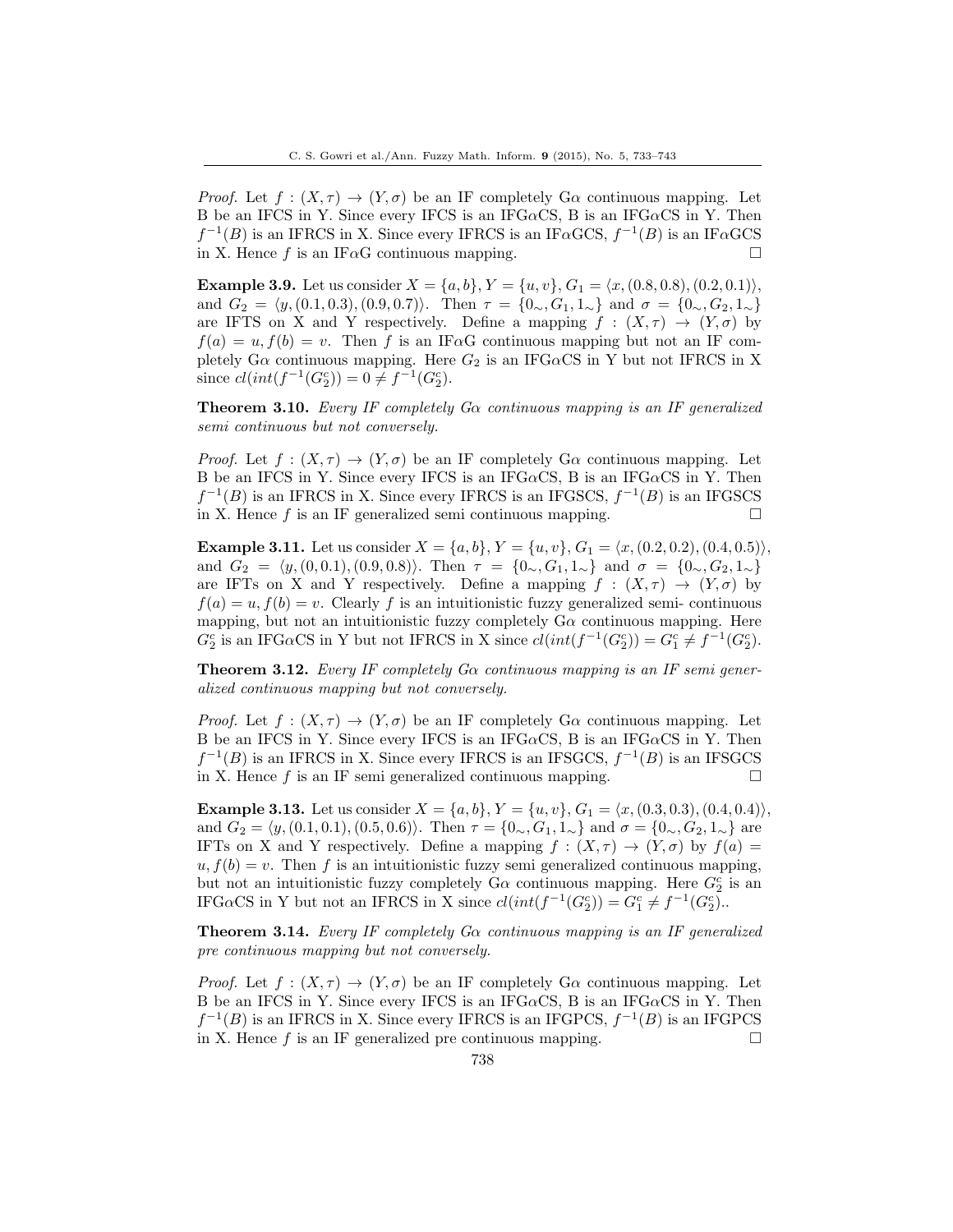**Example 3.15.** Let us consider  $X = \{a, b\}$ ,  $Y = \{u, v\}$ ,  $G_1 = \langle x, (0.4, 0.5), (0.6, 0.5) \rangle$ , and  $G_2 = \langle y, (0.3, 0.3), (0.7, 0.7) \rangle$ . Then  $\tau = \{0, G_1, 1, \ldots\}$  and  $\sigma = \{0, G_2, 1, \ldots\}$ are IFTs on X and Y respectively. Define a mapping  $f : (X, \tau) \to (Y, \sigma)$  by  $f(a) = u, f(b) = v$ . Then *f* is an intuitionistic fuzzy generalized pre continuous mapping but not an intuitionistic fuzzy completely  $G\alpha$  continuous mapping. Here  $G_2^c$  is an IFG $\alpha$ CS in Y but not an IFRCS in X since  $cl(int(f^{-1}(G_2^c))) = G_1^c \neq f^{-1}(G_2^c)$ .

**Theorem 3.16.** *Every IF completely Gα continuous mapping is an IF completely continuous mapping but not conversely.*

*Proof.* Let  $f: (X, \tau) \to (Y, \sigma)$  be an IF completely G $\alpha$  continuous mapping. Let B be an IFCS in Y. Since every IFCS is an IFG*α*CS, B is an IFG*α*CS in Y. Then  $f^{-1}(B)$  is an IFRCS in X. Then every IFCS in Y is an IFRCS in X. Hence f is an IF completely continuous mapping.  $\Box$ 

**Example 3.17.** Let us consider  $X = \{a, b\}$ ,  $Y = \{u, v\}$ ,  $G_1 = \langle x, (0.2, 0.3), (0.5, 0.7) \rangle$ , and  $G_2 = \langle y, (0.2, 0.3), (0.5, 0.7) \rangle$ . Then  $\tau = \{0, G_1, 1, \ldots\}$  and  $\sigma = \{0, G_2, 1, \ldots\}$  are IFTs on X and Y respectively. Define a mapping  $f : (X, \tau) \to (Y, \sigma)$  by  $f(a) =$  $u, f(b) = v$ . Clearly *f* is an intuitionistic fuzzy completely continuous mapping but not an IF completely  $G\alpha$  continuous mapping. But  $A = \langle y, (0.4, 0.3), (0.6, 0.7) \rangle$  is an IFG $\alpha$ CS in Y but not an IFRCS in X, since  $cl(int(f^{-1}(A^c))) = G_1^c \neq f^{-1}(A^c)$ .

The following diagram implications are true:

.



IF comp cont. means Intuitionistic fuzzy completely continuous mapping

**Theorem 3.18.** *A mapping*  $f : (X, \tau) \to (Y, \sigma)$  *is an IF completely Ga continuous mapping if for every IFP*  $c(\alpha, \beta) \in X$  *and for every IFN* A *of*  $f(c(\alpha, \beta))$ *, there exists an IFROS*  $B \subseteq X$  *such that*  $c(\alpha, \beta) \in B \subseteq f^{-1}(A)$ *.* 

*Proof.* Let  $c(\alpha, \beta) \in X$  and let A be an IFN of  $f(c(\alpha, \beta))$ . Then there exists an IFOS U in Y such that  $f(c(\alpha, \beta)) \in U \subseteq A$ . Since every IFOS is an IFG $\alpha$ OS, U is an IFG*α*OS in Y. Hence by hypothesis  $f^{-1}(U)$  is an IFROS in X and  $c(α, β) ∈ f^{-1}(U)$ . Let  $B = f^{-1}(U)$ . Therefore  $c(\alpha, \beta) \in B \subseteq f^{-1}(A)$ .

**Theorem 3.19.** *A mapping*  $f : (X, \tau) \to (Y, \sigma)$  *is an IF completely Ga continuous mapping then*  $cl(int(cl(f^{-1}(B))) \subseteq f^{-1}(B)$  *for every IFS B in Y.*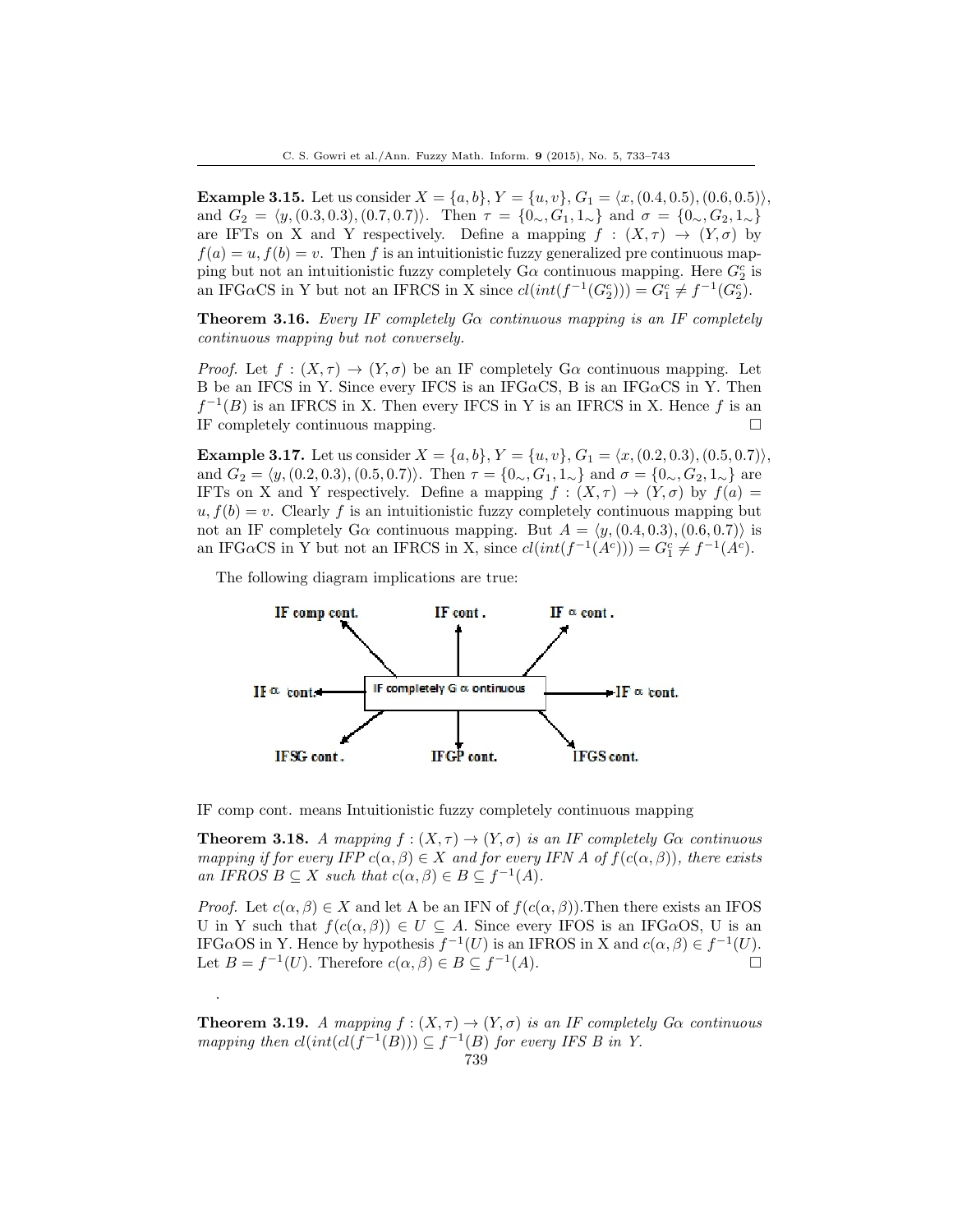*Proof.* Let B be an IFS in Y. Then  $cl(B)$  is an IFCS in Y. Then  $cl(B)$  is an IFG $\alpha$ CS in Y. By hypothesis  $f^{-1}(cl(B))$  is an IFRCS in X. Hence  $cl(int(cl(f^{-1}(B))) \subseteq$  $f^{-1}(cl(B)) = f^{-1}$  $(B)$ .

**Theorem 3.20.** *A mapping*  $f : (X, \tau) \to (Y, \sigma)$  *is an IF completely Ga continuous mapping then the following are equivalent.*

- (i) *for any IFG* $\alpha$ *OS A in Y and for any IFP*  $c(\alpha, \beta) \in X$  *if*  $f(c(\alpha, \beta))_qA$  *then*  $c(\alpha, \beta)$ <sub>*q</sub>int*( $f^{-1}(A)$ )</sub>
- (ii) *for any IFG* $\alpha$ *OS A in Y and for any*  $c(\alpha, \beta) \in X$ , *if*  $f(c(\alpha, \beta))_q$ *A then there exist an IFOS B in X such that*  $c(\alpha, \beta)$ <sub>*a</sub>B and*  $f(B) \subseteq A$ </sub>

*Proof.* (*i*)  $\Rightarrow$  (*ii*) Let  $A \subseteq Y$  be an IFG*α*OS and let  $c(\alpha, \beta) \in X$ . Let  $f(c(\alpha, \beta))_q A$ . Then  $c(\alpha, \beta)_{q} f^{-1}(A)$ . (i) implies that  $c(\alpha, \beta)_{q} int(f^{-1}(A))$ , where  $int(f^{-1}(A))$ , is an IFOS in X. Let  $B = int(f^{-1}(A))$  since  $int(f^{-1}(A)) \subseteq f^{-1}(A), B \subseteq f^{-1}(A)$ . Then  $f(B) \subseteq f(f^{-1}(A)) \subseteq A$ .

 $(ii) \Rightarrow (i)$  Let  $A \subseteq Y$  be an IFG $\alpha$ OS and let  $c(\alpha, \beta) \in X$ . Suppose  $f(c(\alpha, \beta))_q A$ , then by (ii) there exists an IFOS B in X such that  $c(\alpha, \beta)$ <sub>*q*</sub>*B* and  $f(B) \subseteq A$ . Now  $B \subseteq f^{-1}(f(B)) \subseteq f^{-1}(A)$ . That is  $int(B) \subseteq int(f^{-1}(A))$ . Therefore  $c(\alpha, \beta)_q B$ implies  $c(\alpha, \beta)$ <sub>*q</sub>int*(*f*<sup>-1</sup>)</sub> (*A*))*.* □

**Theorem 3.21.** *Let*  $f : (X, \tau) \to (Y, \sigma)$  *be a function and*  $g : X \to X \times X$  *be the graph of the function f . Then f is completely Gα intuitionistic fuzzy continuous if is so.*

*Proof.* Let us consider  $B \in \sigma$ , then  $f^{-1}(B) = f^{-1}(1 \times B) = 1 \cap f^{-1}(B) = g^{-1}(1 \times B)$ . Since B is an IFOS in Y, and every IFOS is an IFG $\alpha$ OS,  $1 \times B$  is an IFG $\alpha$ OS in  $X \times Y$ . Also the fact that *f* is an completely IFG $\alpha$  continuous implies that  $g^{-1}(1 \times B)$ is an IFROS in X. Hence  $f^{-1}(B)$  is an IFROS in X. Hence f is completely  $G\alpha$ intuitionistic fuzzy continuous mapping. □

**Theorem 3.22.** Let  $f : (X, \tau) \to (Y, \sigma)$  be a mapping. Then the following are *equivalent.*

- (i) *f is an IF completely Gα continuous mapping*
- (ii)  $f^{-1}(B)$  *is an IFROS in X for every for every IFG* $\alpha$ *OS B in Y.*
- (iii) *for every IFP*  $c(\alpha, \beta) \in X$  *and for every IFG* $\alpha$ *OS B in Y such that if*  $f(c(\alpha, \beta)) \in B$  *there exists an IFROS A in X such that*  $c(\alpha, \beta) \in A$  *and*  $f(A) \subseteq B$ *.*

*Proof.*  $(i) \Rightarrow (ii)$  is obvious.

 $(ii) \Rightarrow (iii)$  Let  $c(\alpha, \beta) \in X$ . Let B be an IFG $\alpha$ OS in Y and  $f^{-1}(B)$  is an IFROS in X. Let  $f(c(\alpha, \beta)) \in B$  and let  $A = f^{-1}(B)$ . Then  $c(\alpha, \beta) \in f^{-1}(f(c(\alpha, \beta))) \in$  $f^{-1}(B) = A$ . Therefore  $c(\alpha, \beta) \in A$  and  $f(A) = f(f^{-1}(B)) \subseteq B$ . This implies *f*(*A*)  $\subseteq$  *B*.

 $(iii) \Rightarrow (i)$  Let B be an IFG $\alpha$ OS in Y and let  $c(\alpha, \beta) \in X$  and  $f(c(\alpha, \beta)) \in B$ . Then by hypothesis there exists an IFROS G in X such that  $c(\alpha, \beta) \in G$  and  $f(G) \subseteq B$ . Now  $c(\alpha, \beta) \in f^{-1}(B)$ . But  $G \subseteq f^{-1}(B)$ ,  $c(\alpha, \beta) \in G$  and  $f(G) \subseteq B$ . This implies  $G \subseteq f^{-1}(f(G)) \subseteq f^{-1}(B)$ . That is  $f^{-1}(B) = \bigcup_{c(\alpha,\beta) \in f^{-1}(B)} G \subseteq f^{-1}(B)$ . This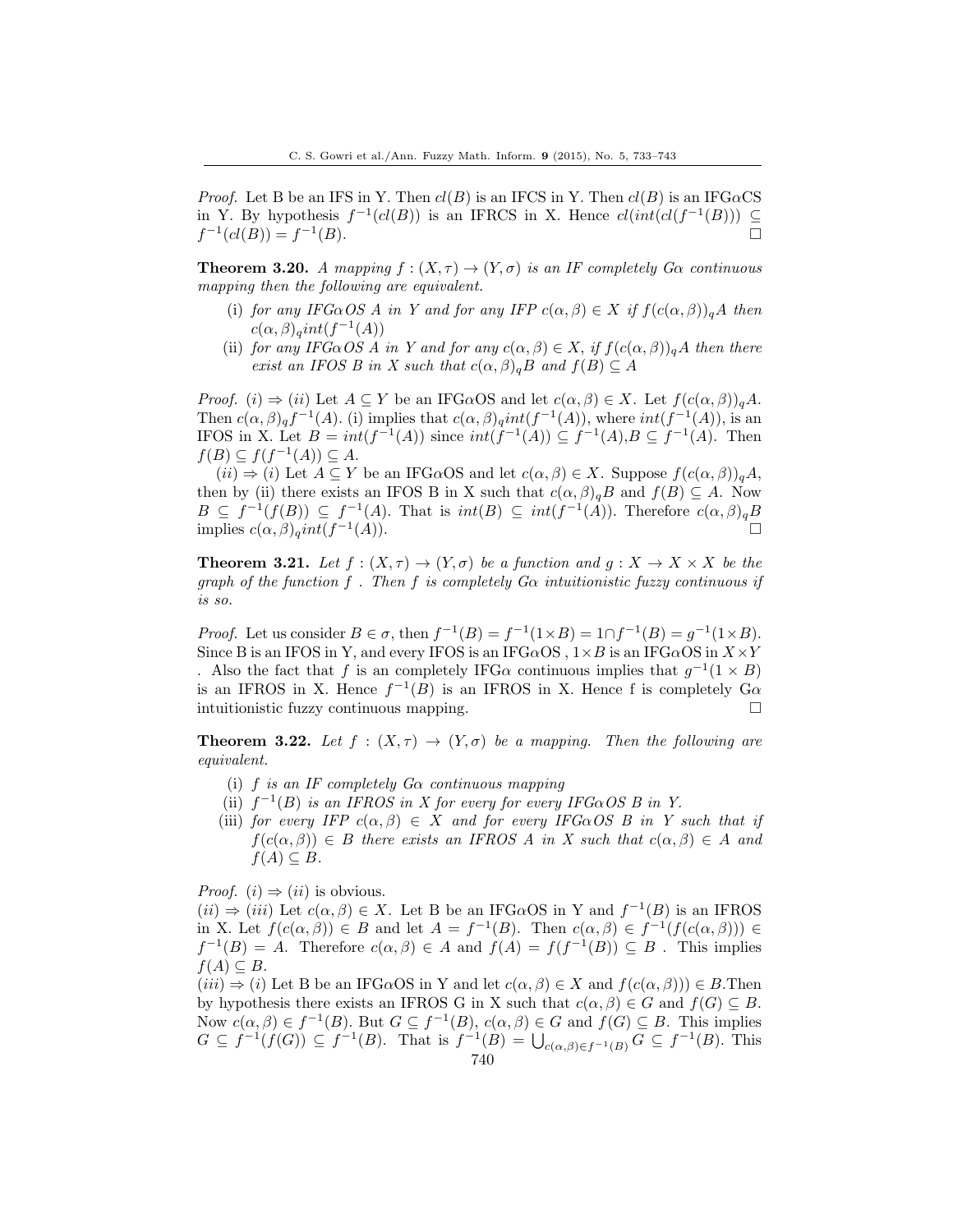implies  $f^{-1}(B) = \bigcup_{c(\alpha,\beta)\in f^{-1}(B)} G$  where G is an IFROS and hence  $f^{-1}(B)$  is an IFROS in X. Hence is an IF completely  $G\alpha$  continuous mapping.

**Theorem 3.23.** *A mapping*  $f : (X, \tau) \to (Y, \sigma)$  *is intuitionistic fuzzy completely*  $G\alpha$ - continuous if and only if  $f^{-1}(A)$  is an IFROS in X for every IFG $\alpha$ OS A in Y.

*Proof.* Necessity: Let A be an IFG $\alpha$ OS in Y. This implies  $A^c$  is an IFG $\alpha$ CS in Y. Since f is an intuitionistic fuzzy completely G $\alpha$ -continuous mapping,  $f^{-1}(A^c)$  is an IFRCS in X. Hence  $f^{-1}(A^c) = \overline{f^{-1}(A)}$ ,  $f^{-1}(A)$  is an IFROS in X.

Sufficiency : Let A be an IFG $\alpha$ CS in Y. This implies  $A^c$  is an IFG $\alpha$ OS in Y. By hypothesis  $f^{-1}(A^c)$  is an IFROS in X. Since  $f^{-1}(A^c) = \overline{f^{-1}(A)}$ ,  $f^{-1}(A)$  is an IFRCS in X. Hence f is an intuitionistic fuzzy completely  $G\alpha$ - continuous mapping.  $\Box$ 

**Theorem 3.24.** *For any two intuitionistic fuzzy completely Gα continuous mappings*  $f_1, f_2 : (X, \tau) \to (Y, \sigma)$ *, the mapping*  $(f_1, f_2) : (X, \tau) \to (Y \times Y, \sigma \times \sigma)$  *is also an IF completely G* $\alpha$  *continuous mapping, where*  $(f_1, f_2)(x) = (f_1(x), f_2(x))$ ,  $\forall x \in$ *X.*

*Proof.* Let  $A \times B$  be an IFG $\alpha$ OS in  $Y \times Y$ . Then

$$
(f_1, f_2)^{-1}(A \times B)(x) = (A \times B)(f_1(x), f_2(x))
$$
  
=  $\langle x, min(\mu_A(f_1(x)), \mu_B(f_2(x))), max(\gamma_A(f_1((x)), \gamma_B(f_2(x)))) \rangle$   
=  $\langle x, min(f_1^{-1}(\mu_A(x)), f_2^{-1}(\mu_B(x))), max(f_1^{-1}(\gamma_A((x)), f_2^{-1}(\gamma_B(x)))) \rangle$   
=  $(f_1^{-1}(A) \cap f_2^{-1}(B))(x).$ 

Since  $f_1$  and  $f_2$  are IF completely G $\alpha$  continuous mappings,  $f_1^{-1}(A)$  and  $f_2^{-1}(B)$ are IFROSs in X. Since intersection of IFROS is an IFROS,  $f_1^{-1}(A) \cap f_2^{-1}(B)$  is an IFROS in X. Hence  $(f_1, f_2)$  is an intuitionistic fuzzy  $Ga$ - continuous mapping.

**Theorem 3.25.** Let  $f : (X, \tau) \to (Y, \sigma)$  and  $g : (Y, \sigma) \to (Z, \delta)$  be any two mappings *where*  $(Z, \delta)$  *is an IF* $\alpha_k T_{\frac{1}{2}}$  *space. Then the following statements hold.* 

- (i) *f be an IF completely Gα continuous mapping and g be an IF continuous mapping. Then their composition*  $g \circ f : (X, \tau) \to (Z, \delta)$  *is an IF completely Gα continuous mapping.*
- (ii) *f be an IF completely Gα continuous mapping and g be an IFα continuous mapping. Then their composition*  $g \circ f : (X, \tau) \to (Z, \delta)$  *is an IF completely Gα continuous mapping.*
- (iii) *f be an IF completely Gα continuous mapping and g be an IF completely continuous mapping. Then their composition*  $g \circ f : (X, \tau) \to (Z, \delta)$  *is an IF completely Gαcontinuous mapping.*
- (iv) *f be an IF completely Gα continuous mapping and g be an IF continuous mapping. Then their composition*  $g \circ f : (X, \tau) \to (Z, \delta)$  *is an IF completely Gαcontinuous mapping.*

*Proof.* (i) Let A be an IFG $\alpha$ CS in Z. Since Z is an IF $\alpha_k T_{\frac{1}{2}}$  space, A is IFCS in Z. Then  $g^{-1}(A)$  is an IFCS in Y, by hypothesis. Since every IFCS is an IFG $\alpha$ CS,  $g^{-1}(A)$  is an IFG $\alpha$ CS in Y. Therefore  $f^{-1}(g^{-1}(A))$  is an IFRCS in X. Hence  $g \circ f$ 741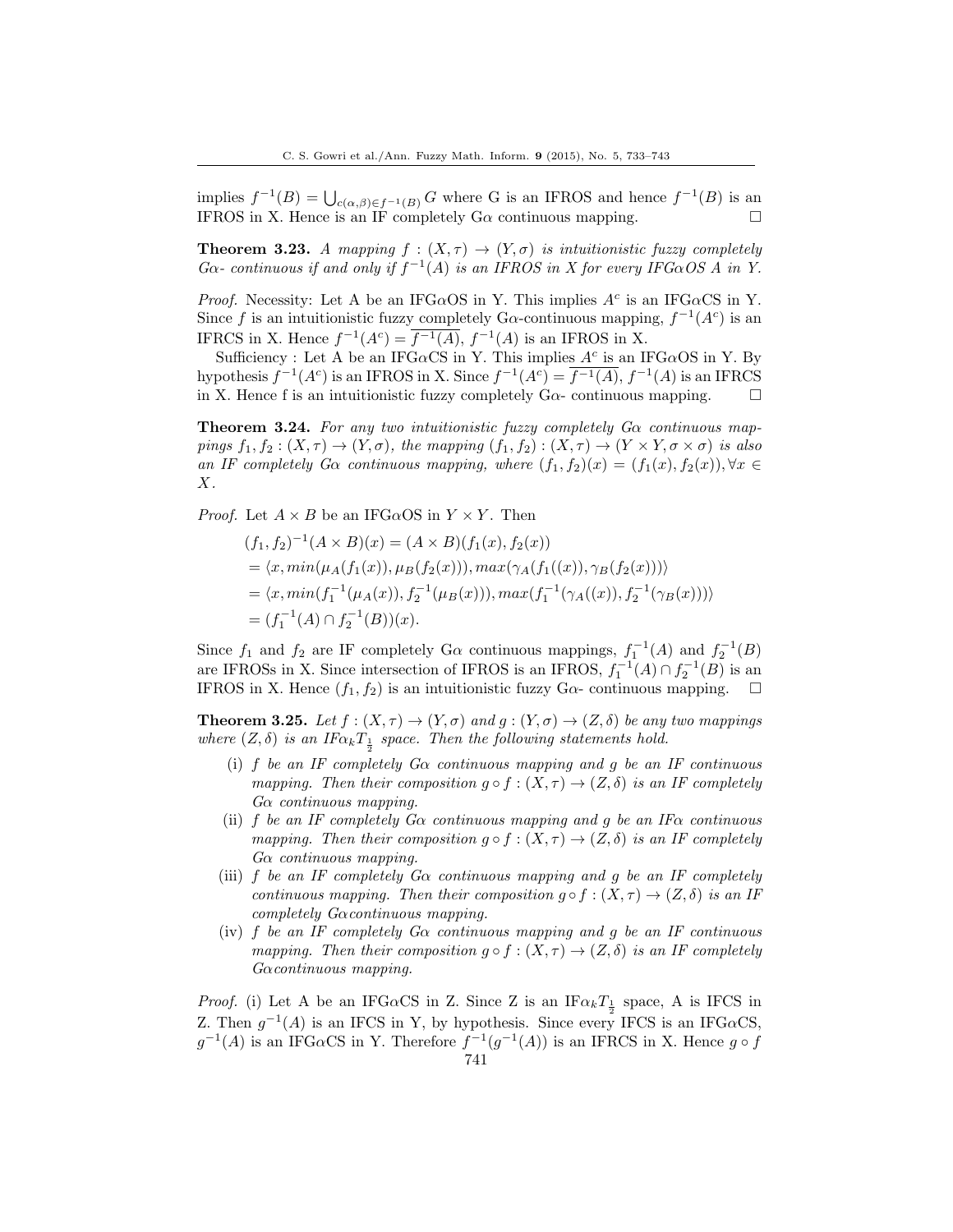is an IF completely G*α*continuous mapping. The proof of (ii), (iii), (iv) is similar to (i).  $\Box$ 

**Theorem 3.26.** *Let*  $f : (X, \tau) \to (Y, \sigma)$  *be an IFGa continuous mapping. Then the following statements hold.*

- (i)  $f(g\alpha(cl(A))) \subseteq cl(f(A))$ *, for every IFS A in X.*
- (ii)  $g \alpha cl(f^{-1}(B)) \subseteq f^{-1}(cl(B))$ , for every IFS B in X.

*Proof.* (i) Let  $A \subseteq X$ . Then  $cl(f(A))$  is an IFCS in Y. Since f is an IF completely  $G\alpha$  continuous mapping,  $f^{-1}(cl(f(A)))$  is an IFG $\alpha$ CS in X. Since  $A \subseteq$  $f^{-1}(f(A)) \subseteq f^{-1}(cl(f(A))$  and  $f^{-1}(cl(f(A)))$  is an IFG*α*- closed, implies  $g \alpha cl(A) \subseteq$ *f*<sup>-1</sup>(*cl*(*f*(*A*))). Hence *f*(*gα*(*cl*(*A*))) ⊆ *cl*(*f*(*A*)).

(ii) Replacing A by  $f^{-1}(B)$  in (i), we get  $f(g \alpha cl(f^{-1}(B))) \subseteq cl(f(f^{-1}(B))) \subseteq cl(B)$ . Hence  $g \alpha cl(f^{-1}(B)) \subseteq f^{-1}(cl(B))$  for every IFS B in Y. □

**Theorem 3.27.** *If*  $f : (X, \tau) \to (Y, \sigma)$  *be an IF completely G* $\alpha$  *- continuous mapping then*  $f$  *is an IF*  $\alpha$  *continuous mapping.* 

*Proof.* Let A be an IFCS in Y. Since every closed set is an IFG*α*CS, A is an IFG*α*CS in Y. By hypothesis, $f^{-1}(A)$  is an IFRCS and hence  $f^{-1}(A)$  is an IF $\alpha$ CS in X. Hence *f* is IF  $\alpha$  continuous mapping.

#### **REFERENCES**

- <span id="page-9-0"></span>[1] K. Atanassov, Intuitionistic fuzzy sets, Fuzzy Sets and Systems 20 (1986) 87–96.
- <span id="page-9-1"></span>[2] D. Coker, An introduction to intuitionistic fuzzy topological space, Fuzzy Sets and Systems 8 (1997) 81–89.
- <span id="page-9-12"></span>[3] C. S. Gowri, K. Sakthivel and D. Kalamani, Generalized alpha continuous mappings in intuitionistic fuzzy topological spaces, Global Journal of Mathematical Sciences 4(4) (2012) 407–420
- <span id="page-9-9"></span>[4] H. Gurcay, D. Coker and A. Haydar, On fuzzy continuity in intuitionistic fuzzy topological spaces, J. Fuzzy Math. 5 (1997) 365–378.
- <span id="page-9-3"></span>[5] I. M. Hanafy, Completely continuous functions in intuitionistic fuzzy topological spaces, Czechoslovak Math. J. 53(128) (2003) 793–803.
- <span id="page-9-2"></span>[6] J. K Jeon, Y. B. Jun and J. H. Park, Intuitionistic fuzzy alpha continuity and intuitionistic fuzzy pre continuity, Int. J. Math. Math. Sci. 19 (2005) 3091–3101.
- <span id="page-9-4"></span>[7] D. Kalamani, K. Sakthivel and C. S. Gowri, Generalized alpha closed sets in intuitionistic fuzzy topological spaces, Appl. Math. Sci. (Ruse) 6(94) (2012) 4691–4700.
- <span id="page-9-8"></span>[8] P. Rajarajeswari and L. Senthil Kumar, Generalized pre-closed sets in intuitionistic fuzzy topological spaces, International Journal of Fuzzy Mathematics and Systems 3 (2011) 253–262
- <span id="page-9-13"></span>[9] K. Sakthivel, Intuitionistic fuzzy alpha generalized continuous mappings and intuitionistic fuzzy alpha generalized irresolute mappings, Appl. Math. Sci. (Ruse) 4(37) (2010) 1831–1842.
- <span id="page-9-7"></span>[10] R. Santhi and K. Sakthivel, Intuitionistic fuzzy generalized semi continuous mappings, Advances in Theoretical and Applied Mathematics 5 (2009) 73–82
- <span id="page-9-6"></span>[11] R. Santhi and K. Arun Prakash, On intuitionistic fuzzy semi-generalized closed sets and its applications, Int. J. Contemp. Math. Sci. 5(34) (2010) 1677–1688.
- <span id="page-9-11"></span>[12] R. Santhi and K. Arun Prakash, Intuitionistic fuzzy semi-generalized irresolute mappings, Tamkang J. Math. 42(2) (2011) 119–134.
- <span id="page-9-10"></span>[13] S. S. Thakur and Rekha Chaturvedi, Generalized continuity in intuitionistic fuzzy topological spaces, Notes IFS 12(1) (2006) 38–44
- <span id="page-9-5"></span>[14] S. S. Thakur and Rekha Chaturvedi, Regular generalized closed sets inintuitionistic fuzzy topological spaces, Universitatea Din Bacau, Studii SiCercetari Stiintifice, Seria: Matematica, Nr.16 (2006) 257–272.